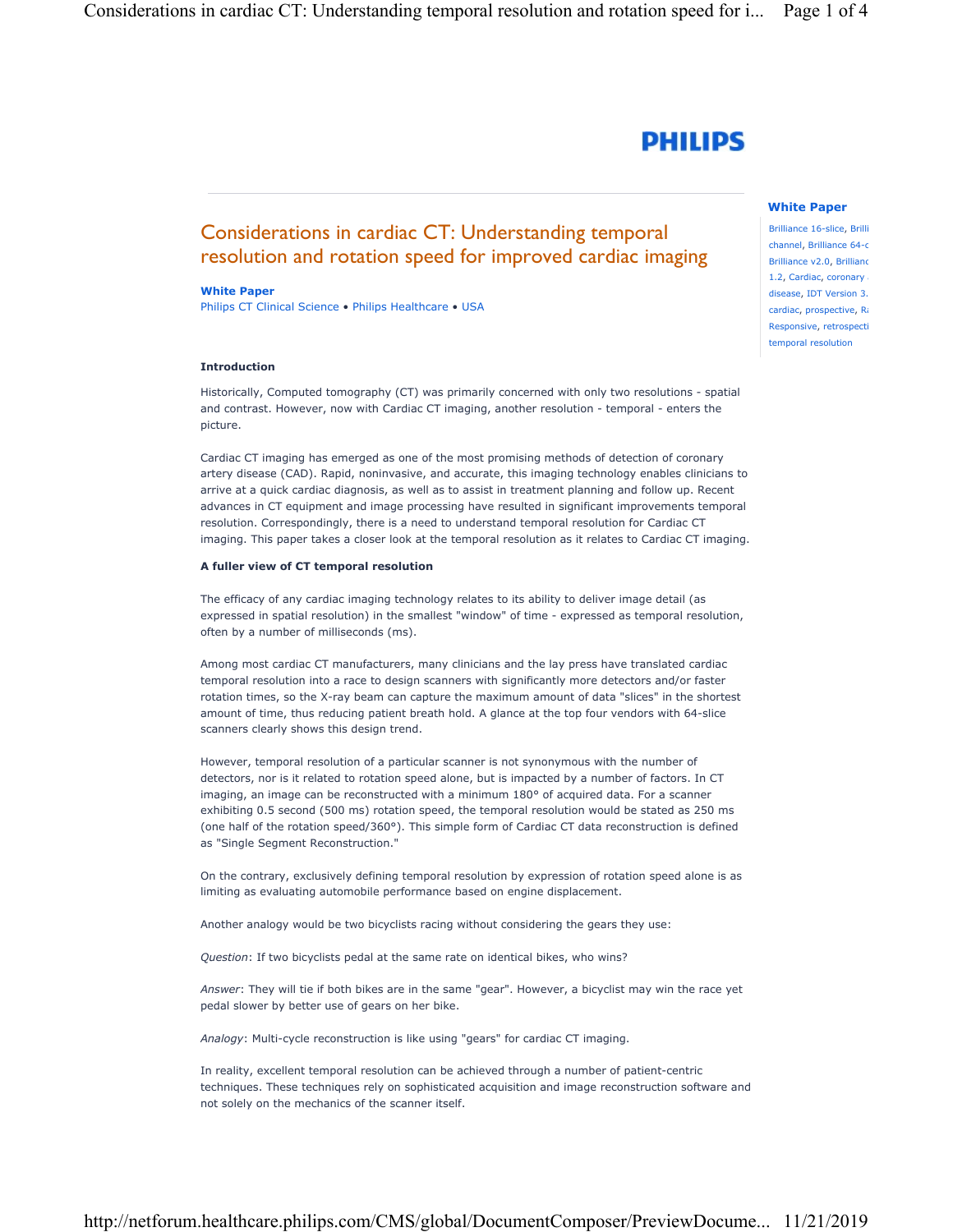



Single cycle reconstruction relies exclusively on the speed of gantry design.

Comparison of "64" detector CT systems currently on market (12/06).

#### Software vs. Hardware-focused temporal resolution

One patient-adaptive technique, for example, captures images in two or more cycles rather than acquiring 100 percent of the cardiovascular data in a single cardiac cycle. Multi-cycle, gated reconstruction techniques are utilized in other types of cardiac imaging as well, such as Nuclear SPECT, Cardiac MRI, and 3D Cardiac Ultrasound. A multicycle approach reduces the rotational arc of the gantry required to produce an image.

Unlike single cycle approaches that use data from a single cardiac cycle in reconstructing an image, adaptive multicycle algorithms can produce a whole image from as many as five cycles of the cardiac cycle<sup>i, ii, iii</sup>. Philips' employs advanced acquisition software to automatically adjust to a patient's heart rate - called Rate Responsive technologies. It delivers the best temporal resolution possible all of the time for stable, clear cardiac imaging. This adaptive multi-segment reconstruction technique makes it ideal for applications where patients present with irregular heart beats or elevated heart rates up to 120 bpm, or for patients contraindicated for beta-blockers to reduce heart rates<sup>ix</sup>.



2-cycle reconstruction improves temporal resolution by 50% versus single-cycle.

#### Clinical proof of patient-adaptive advancements

Patient-focused advancements have resulted in improvements in the detection of cardiovascular disease in a significant number of clinical studies.

A study conducted at the University of Ulm, Germany in 2004 concluded that motion-free coronary angiograms could be obtained consistently in patients with heart rates up to 80 beats per minute (bpm) with a Philip's 16-detector row CT scanners utilizing Rate Responsive adaptive multicycle reconstruction algorithms<sup>iv</sup>.

A comparison of the diagnostic accuracy and image quality of two reconstruction algorithms (multisegment and single segment half scan) for CT coronary angiography in Figure 4: 2-cycle reconstruction improves temporal resolution by 50% versus single-cycle patients without beta-blocker medication was conducted at Medical School of the Freie Universitat and Humboldt-Universitat in Berlin, Germany. As revealed in the April 2004 Investigative Radiology, statistically significant better image quality was achieved using the multi-segment reconstruction versus single cycle reconstruction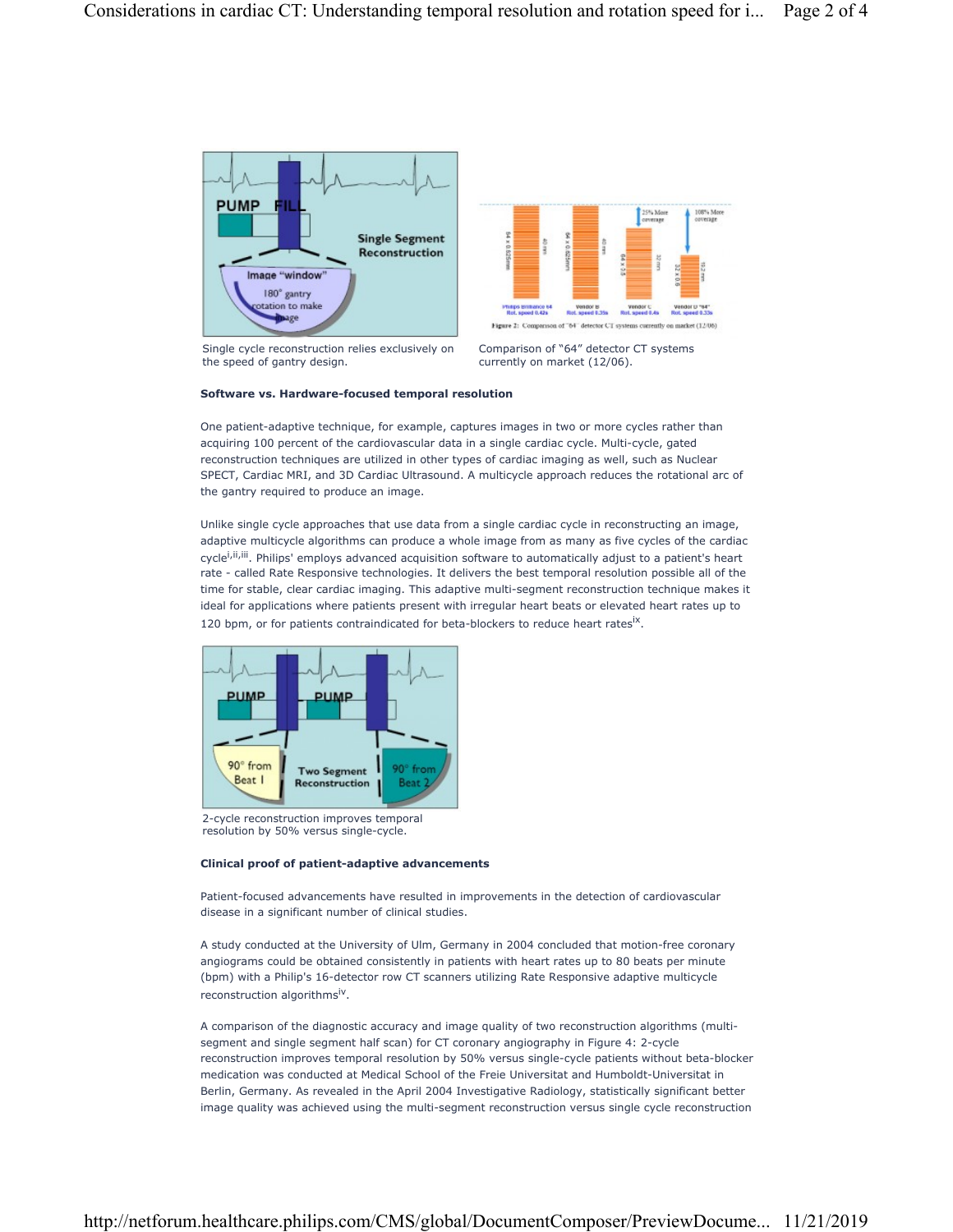to determine vessel continuity as well as visibility of side branche (v).

In back-to-back oral presentations at the 2005 Radiological Society of North America, Phillips Brilliance CT 40-channel scanner showed significantly better visualization of coronary artery stenosis than did a single cycle reconstruction vendor. Using multi-segment reconstruction, the Philips system rotating at 0.42 seconds was able to achieve a better average temporal resolution of 95 ms (range 1.5 to 3.1 multi-cycles) versus the single cycle reconstruction employed on the competitive system rotating at 0.33 seconds for a temporal resolution of 165 ms<sup>vi, vii</sup>.

Furthermore, the temporal resolution capability and benefits of the Brilliance 40-channel CT scanner has been further reinforced in a recent publication by clinicians from Singapore<sup>viii</sup>.

Finally, a paper published in the Journal of the American College of Cardiology by researchers from the Cleveland Clinic Foundation determined the feasibility of detecting occlusive coronary disease in heart transplant recipients with average heart rate of 90 bpm using a Philip's 16-slice scanner with multi-segment reconstruction. In fact, the authors summarize, "[normally] elevated heart rates would be considered a limitation to MDCT imaging, but in this patient population [i.e. high heart rates and contraindicated for beta blockers] it seemed to facilitate multi-segment imaging with improved temporal resolution"<sup>ix</sup>.

|                                                                                        |     | Rate<br>(bpm) | hold<br>(8) | Pts Heart Breath Detector<br>coverage/<br>rotation | Non-<br>Evaluable<br><b>Segments</b> |          | <b>Sensitivity Temporal</b><br><b>Resolution</b><br>(ma) |
|----------------------------------------------------------------------------------------|-----|---------------|-------------|----------------------------------------------------|--------------------------------------|----------|----------------------------------------------------------|
| <b>Philips</b><br>Brilliance 40                                                        | 100 | 70<br>83-1091 | 11.4        | 25.0mm<br>(40 x 0 625mm)                           | 5.3%                                 | 93%      | 95ms<br>1.5-3.1 cycles)                                  |
| Siemens<br>Sensation<br>64                                                             | 50  | n/a           | 13.6        | 19.2mm<br>$(32 \times 0.60$ mmi-                   | 13%                                  | 83%      | 165<br>$(1$ cycle $)$                                    |
| Table 1: Cardiac CT abstracts presented at RSNA 2005. Cluzer -<br>Michael <sup>4</sup> |     |               |             |                                                    | $B = 0.05$                           | p < 0.05 |                                                          |

#### Conclusion

Cardiac CT is emerging as one of the most promising noninvasive cardiac imaging technologies, exhibiting relatively high levels of precision in identifying and diagnosing cardiovascular disease. Cardiac CT works by taking traditional x-ray images of cross sectional views of the cardiac anatomy. In order to improve temporal resolution, many scanner vendors have focused exclusively on gantry rotation speed, capturing all of the data necessary to reconstruct a volume image of the heart in a single cardiac cycle. Thus for some vendors, gantry speed is synonymous with temporal resolution. However, a more extensive investigation of temporal resolution reveals that other factors - such as more sophisticated reconstruction techniques, can - and do - deliver exceptional temporal resolution, thus good, clinical cardiac CT image quality. This technology may be especially helpful for patients with elevated heart rates and contra-indicated for beta-blockers.

#### References

- I. Chandra S., Heuscher, DJ., "Multi-phase cardiac imager,'' United States Patent #6,510,337, granted: 2003.
- II. Vembar M, Garcia MJ, Heuscher DJ et al. A dynamic approach to identifying desired physiological phases for cardiac imaging using multislice spiral CT. Medical Physics 30 (7) July 2003.
- III. Grass M, Manzke R, Nielsen T, Koken P, Proksa R, Natanzon M, Shechter G; Helical cardiac cone beam reconstruction using retrospective ECG gating. Physics in Medicine and Biology, 48 (2003); 3069-3084.
- IV. Hoffmann MHK, Shi H, Schmitz BL, et al, Noninvasive coronary angiography with multislice computed tomography. JAMA (2005) vol. 293 (20):2471-2478.
- V. Dewey M, Laule M, Krug M, et al, Multisegment and halfscan reconstruction of 16-slice computed tomography for detection of coronary artery stenosis. Investigative Radiology, (2004) vol. 39(4):223-229.
- VI. Cluzel, Cocheteux, Boutekadjert, et al., Prospective Assessment of Coronary Artery Stenoses with ECG-gated 40-slice Spiral CT. presented orally at RSNA 2005, session SSC05-05.